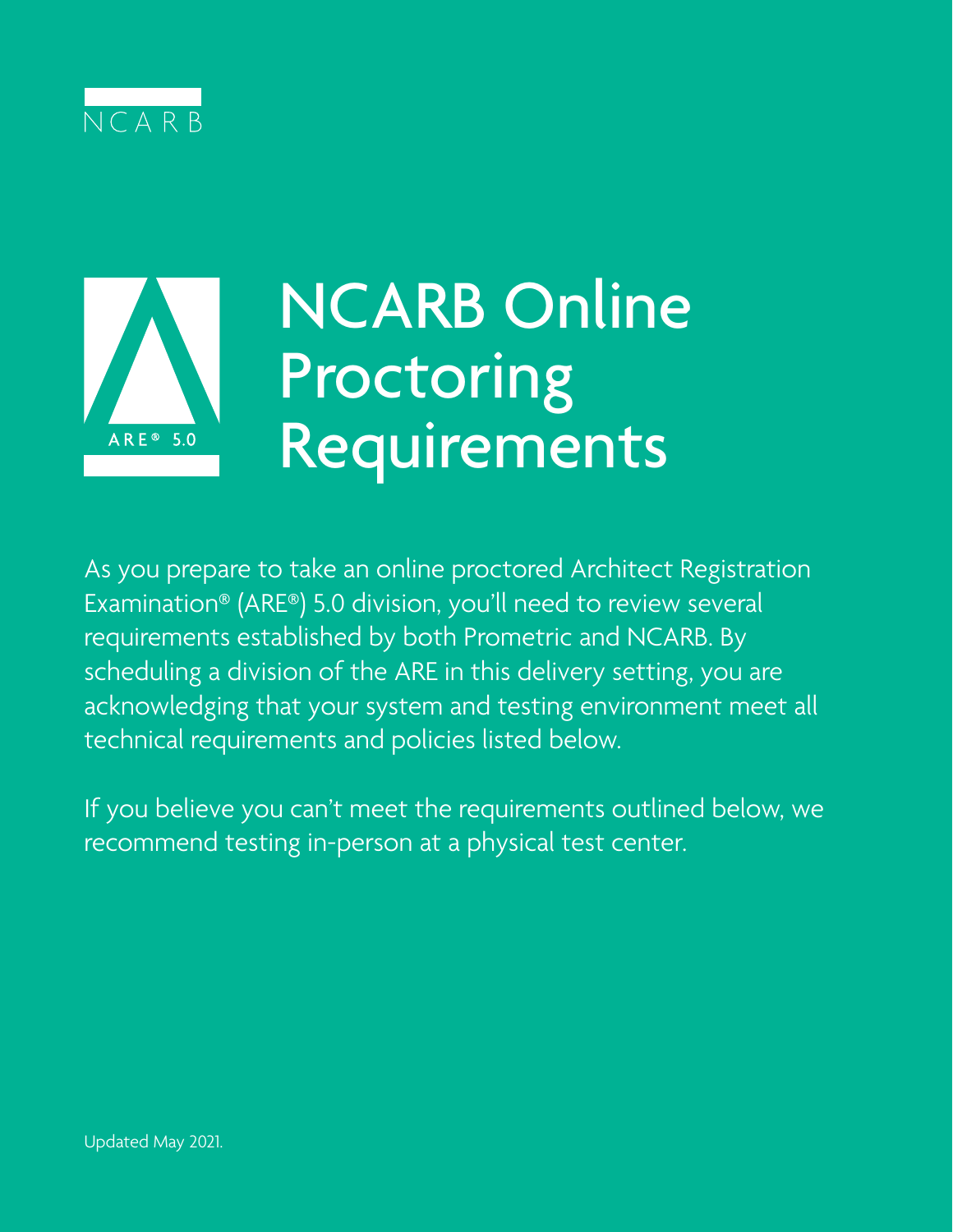### **Prometric Requirements**

Before scheduling an online proctored exam, you should read and understand the requirements and policies within the **[Prometric ProProctor User Guide](http://prometric.com/PrometricProUserGuide)**, which outlines:

- System requirements to run the ProProctor software, including a link to perform a System Readiness Check\*
- Launching of exam(s)
- Check-in procedures
- Environmental requirements
- Prohibited items
- Candidate conduct

*\*When you run the System Readiness Check, which typically takes 2-3 minutes, please try to replicate the conditions under which you expect to take your exam (i.e., using the same computer, at the same time of day, in the same room, and with the same setup).*

#### **Schedule a Test Run**

Before taking an online proctored exam, NCARB recommends all candidates take a [free Prometric test](https://www.ncarb.org/pass-the-are/online-proctoring/scheduling-test-run)  [run](https://www.ncarb.org/pass-the-are/online-proctoring/scheduling-test-run) to confirm your computer and testing space meet all requirements. You can schedule this 30-minute appointment through your NCARB Record. Keep in mind, you should schedule your test run at least one week in advance of your actual ARE appointment and have the space prepared just as you will on test day.

#### **Company Computers, Mac Users, and Antivirus Software**

If you are using a computer issued by your workplace, a Mac computer, or a computer with antivirus software, you may need to take additional steps to successfully download and run the ProProctor application. **Keep in mind, you may require assistance from your company's IT tech and/or system administrators to complete this process.** You can find the instructions on Prometric's [ehelp website](https://ehelp.prometric.com/proproctor): Steps for [PC computer](https://ehelp.prometric.com/proproctor/s/article/PPL-TECH003-General-Instructions-for-Corporate-Computers) | Steps for [Mac computer](https://ehelp.prometric.com/proproctor/s/article/PPL-TECH005-ProProctor-Software-Installation-Mac-OS).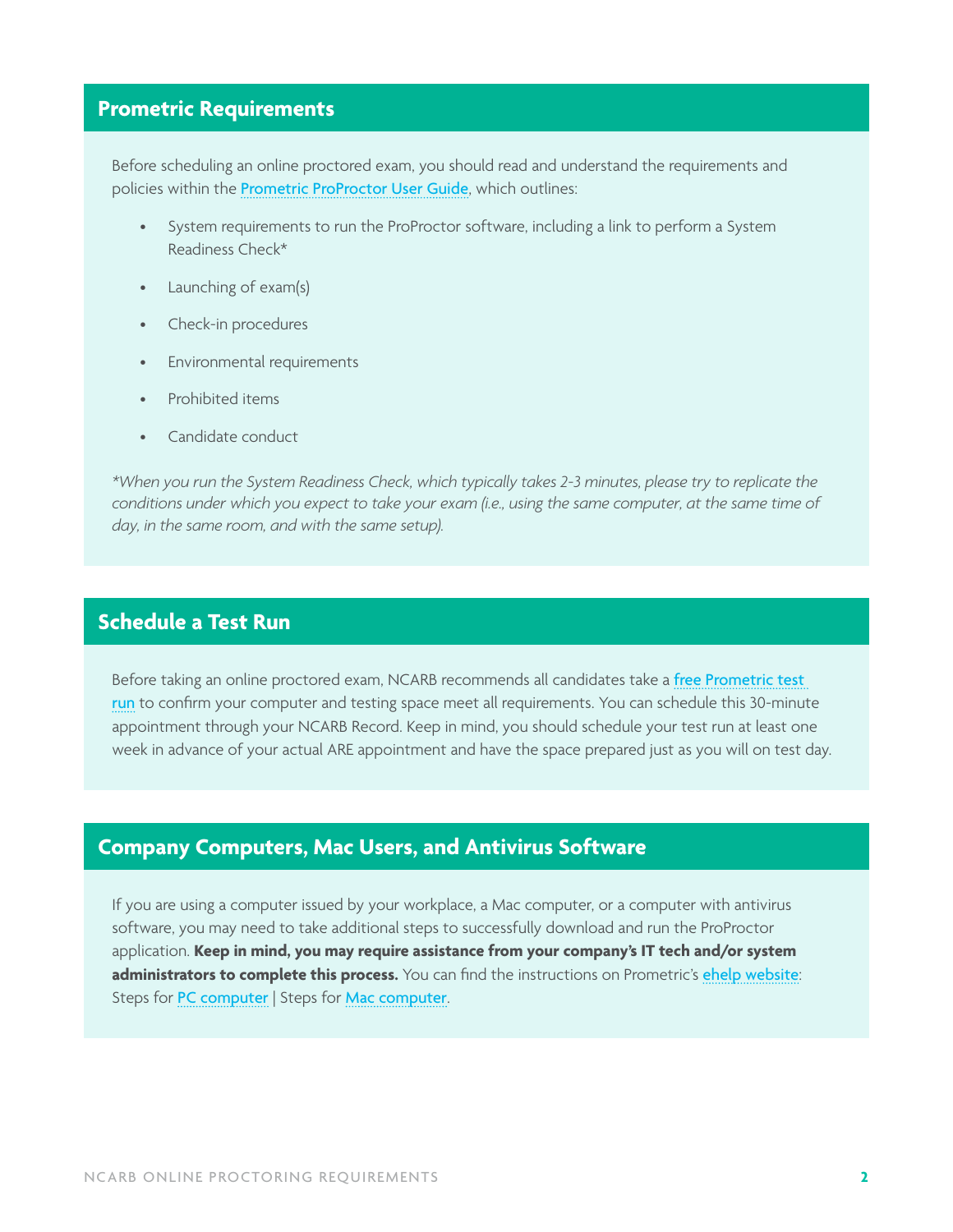## **NCARB Requirements**

In addition to the requirements provided by Prometric, NCARB has established the following system requirements to optimize your test-taking experience:

- □ Computer: Laptop or desktop computer in a single monitor configuration. Tablets and touchscreen monitors are NOT acceptable. Tablet/laptop hybrids must be configured in laptop mode with tablet mode disabled. All cables connected to the computer and/or peripheral devices must be accessible and visible for full inspection prior to testing.
- **Laptop Setup:** Laptops are required to be plugged directly into a power source and unattached from a docking station. If you wish to use a single external monitor configuration with your laptop, connect a computer monitor cable directly from your external monitor to your laptop and close the laptop screen. You will not be able to use the laptop's integrated keyboard or trackpad.
- □ Webcam: External webcam with the flexibility and cord length to provide a 360° view of your testing environment including under your workstation and behind any monitor. Integrated webcams are **NOT** acceptable. Your camera should have the ability to autofocus to allow the proctor to fully visualize your ID, your surroundings, and yourself during the check-in process and throughout testing. To help offset the potential cost of purchasing an external webcam, NCARB is offering all candidates a one-time, \$50 prepaid card the first time they schedule an online appointment. See page 12 of the *[ARE Guidelines](https://www.ncarb.org/sites/default/files/ARE-5-Guidelines.pdf)* for more information.
- **Keyboard:** Laptop or external keyboard. If you test from a laptop plugged into an external monitor, you must close your laptop screen and use an external keyboard. If you use a wireless keyboard, ensure the batteries are fully charged and can last for the duration of the exam.
- **Audio:** Your microphone must be enabled at all times, and headphones or headsets are not allowed. Adjust the speaker volume to a comfortable setting before launching the ProProctor application.
- **Mouse:** Laptop trackpad or mouse. If you use a wireless mouse, ensure the batteries are fully charged and can last for the duration of the exam. If you test from a laptop plugged into an external monitor, you must close your laptop screen and use an external mouse.
- **Monitor:** Graphics and text on the ARE are designed for a single 19-inch or larger monitor displaying at 1920 x 1080 resolution. Smaller monitors and monitors at lower resolutions will reduce image clarity and necessitate additional scrolling throughout your exam.
- **Internet Speed:** A minimum of 3 mbps of dedicated bandwidth. Make sure there is no additional load (e.g., video streaming, gaming, music, etc.) on your internet connection during your exam administration. Consider scheduling your exam at a time when other individuals in your household/ secure testing location will not be online.
- **Internet Connection:** An ethernet cable connected directly to your router is recommended for an optimal ARE experience. If using a Wi-Fi connection, ensure you have a strong signal throughout your exam administration. You are responsible for ensuring internet connectivity.